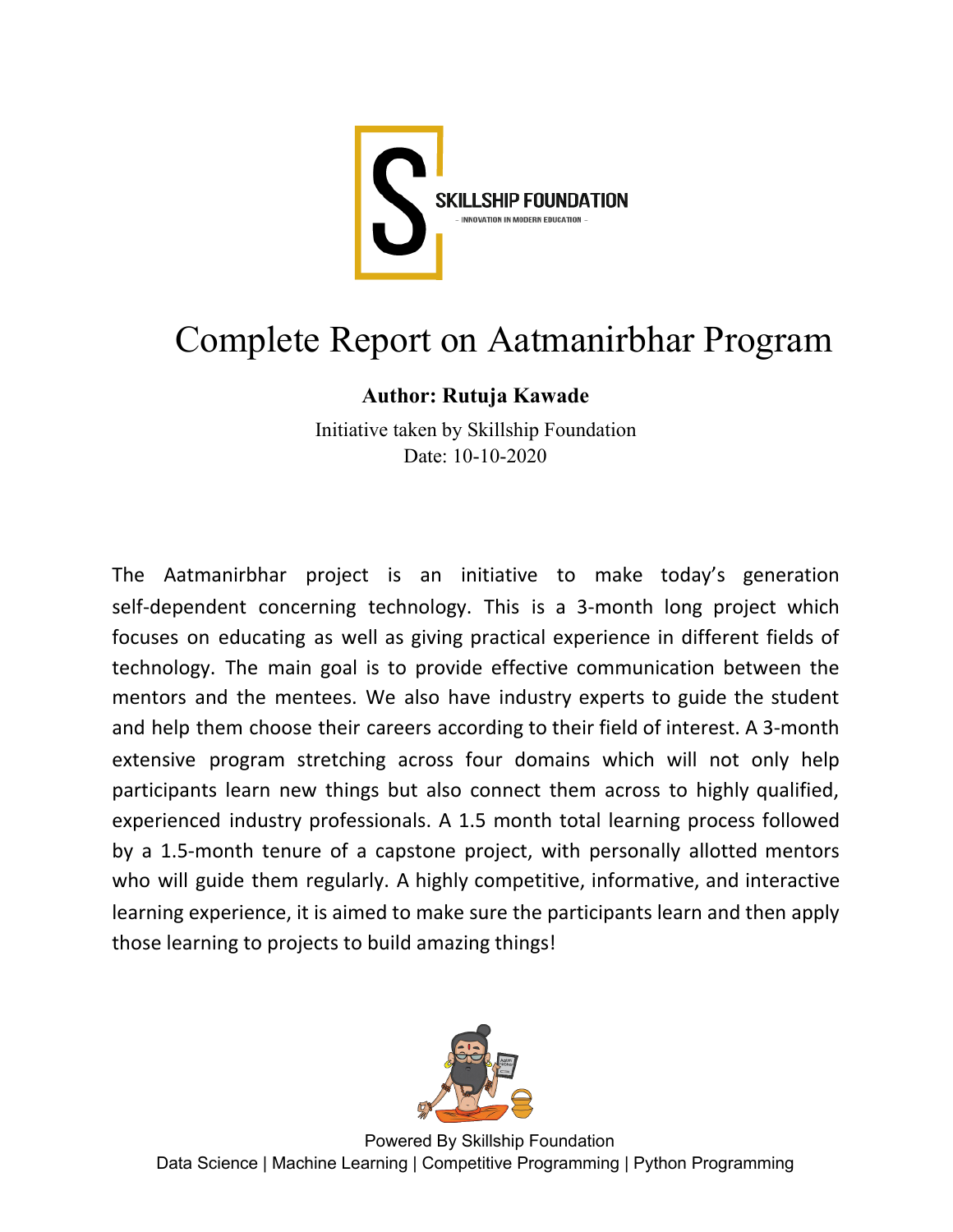The program will be launched from June 1st and will be kickstarted by an orientation, that will be held in the form of a panel discussion, in which members of the Advisory Board will be participating. They will be explaining to the mentees how the program will proceed, and also let them know about the various opportunities such as internships, networking with industry professionals and so on that await them if they can persevere through the three months and build a complete project. The IPR experts in the advisory board will also ensure that if the participants build a deserving project, then they can get it trademarked for free only the Govt Fee would be charged. All of this information shall be put forward at the very beginning to motivate the mentees to see the program through its very end.

One of the most important tracks of the aatmanirbhar program was **"Hands-on Python."** Miss Rutuja Kawade mentored this track. It dealt with all the basic to advanced concepts of python. Here is the detailed workflow of this track.

Week-1 covered all installation processes like Jupyter notebooks, anaconda, vs code, etc. All basic concepts of python were covered, syntax and semantics, methods, and functions. Problem-solving on the concepts taught was an integral part of the python track. Week-2 dealt with the basics of procedural programming, and all Python Data Structures, their real-time implementation in the world of data science and machine learning. Week-3 covered Introduction to Python Libraries, Hands-on Numpy, and implementation of NumPy for data analysis and EDA. Week-4 dealt with advanced pandas concepts from importing a CSV file to working with real-time big data with pandas.

The 2nd month of this program focussed on core python for big data. The real-time use and its implementation of python advanced concepts were

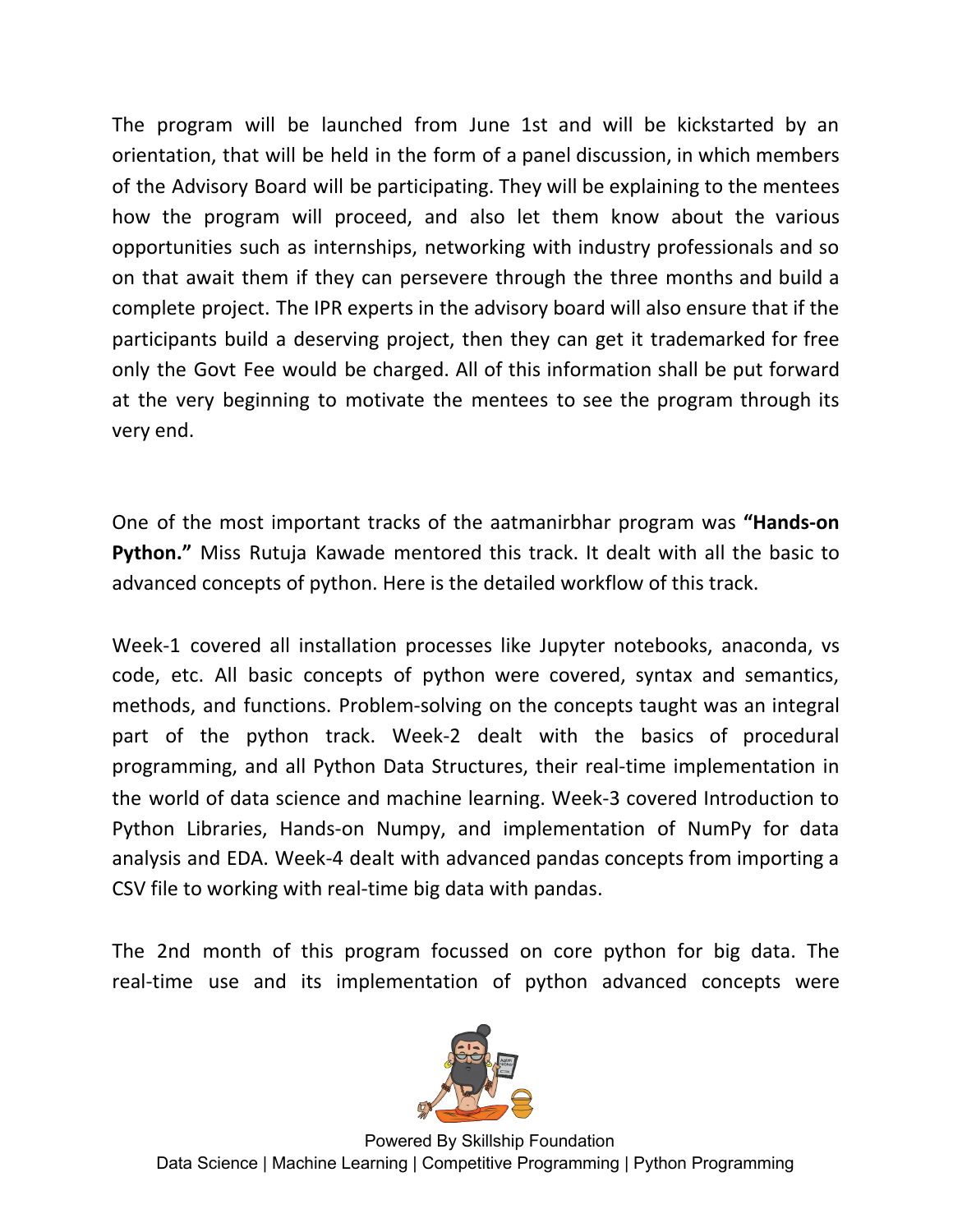introduced. Week 5 dealt extensively with data visualization techniques, plotting with matplotlib, and working with the seaborn library which is considered as some of the most powerful libraries of python. Week-6 was extensively for skipy, sci-kit-learn, and Exploratory Data Analysis. With this, we concluded Phase 1 i.e the learning phase. Problem-solving on the concepts taught was an integral part of the python track.

**Phase-2** was purely for the capstone project implementation. The mentor gave a few topics for the capstone project and guided the mentees throughout the journey to get hands-on with python. Topics of phase-2 were Handwritten Digit classification using MNIST Dataset, Sentimental Analysis of Twitter, or any other social media, Exploratory data analysis of COVID'19, Student Innovation was also appreciated. The above problem statements, mentees were free to use any dataset unless specified in the question. One needs to complete and submit the GitHub link of at least a project on or before 25th August 2020. The capstone project is a mandatory step to be eligible for certifications. Also, the best projects with extra-ordinary innovation will be interviews by the experts and will be eligible for internships.

One of the very interesting tracks in the aatmanirbhar program is the **"competitive programming" track**. The mentor is **Ms. K. Sai Drishya.**

The program got kick-started with an orientation session discussing the agenda of the program in its entirety, goals, ambitions, etc. The program is for students/learners with beginner to intermediate knowledge in competitive programming. The foundation was laid strong concerning data structures and algorithms as it is quite essential to progress as a competitive programmer. All the data structures starting from arrays, strings, linked lists, stacks, queues, graphs, and trees were covered; mathematical concepts such as number theory, combinatorics were covered as well. And once this was grasped, popular or the

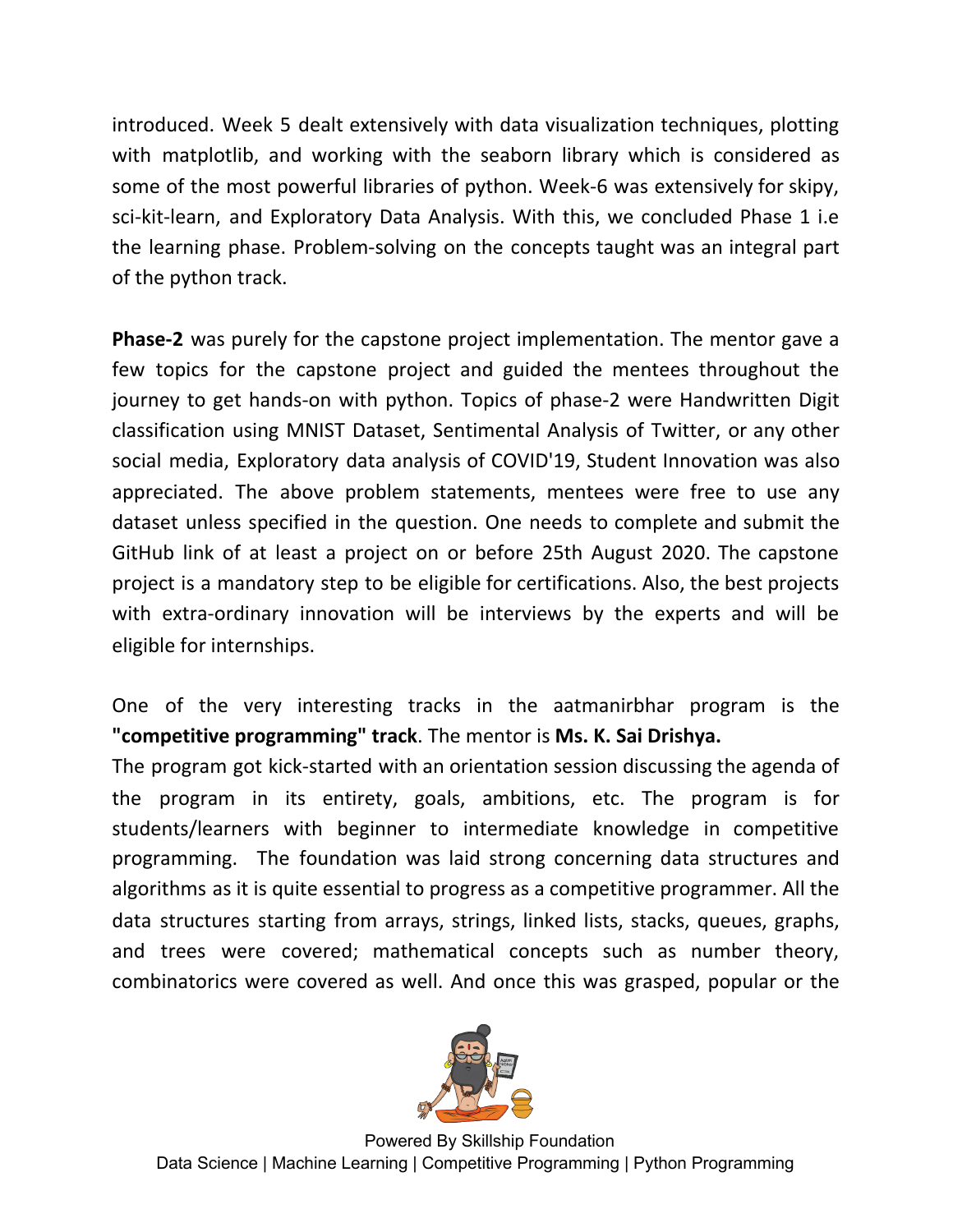most used techniques of programming such as greedy and dynamic programming were discussed.

Once this was done since it is competitive programming, there was no capstone project, but a list of tasks to get their profiles on various platforms such as CodeForces, LeetCode, HackerEarth get shined. The tasks included taking part in weekly completions and code wars. And of course, every week meetings were conducted to discuss the doubts.

One of the major Track **"Data Science" was mentored by Mr. Manan Modi.** The program focuses on teaching Data Science from scratch. Students are introduced to Python and pre-existing libraries for Data Science. The program covers the printing "Hello World!" program to the depths of Data Science.

After the participants get accustomed to Python for Data Science, then in Week 2 and 3 they will be taught about the libraries used like NumPy, and pandas. These tools help in data structures and high-performance data analysis.

The course then proceeds forward to Exploratory Data Analysis(EDA).

Exploratory Data Analysis is the process of analyzing data and bringing out key characteristics. It gives insight into the data. EDA is an important part of identifying Correlations, Causations to form models.

After equipping participants with the required knowledge of EDA, In the week 4-5, the students will be taught about Supervised and Unsupervised Machine Learning Algorithms and week 6 will continue with Neural Networks, Convolutional Neural Networks and how they can be used in Machine Learning for Real life. This program equips the students with the tools required for making a vast variety of projects in the field of Data Science. To give an idea of real-time projects, the participants will be given time to work on a capstone project that is relevant in these testing times. They are given a capstone project on identifying Employee performance and using it to help HR in downsizing employees.